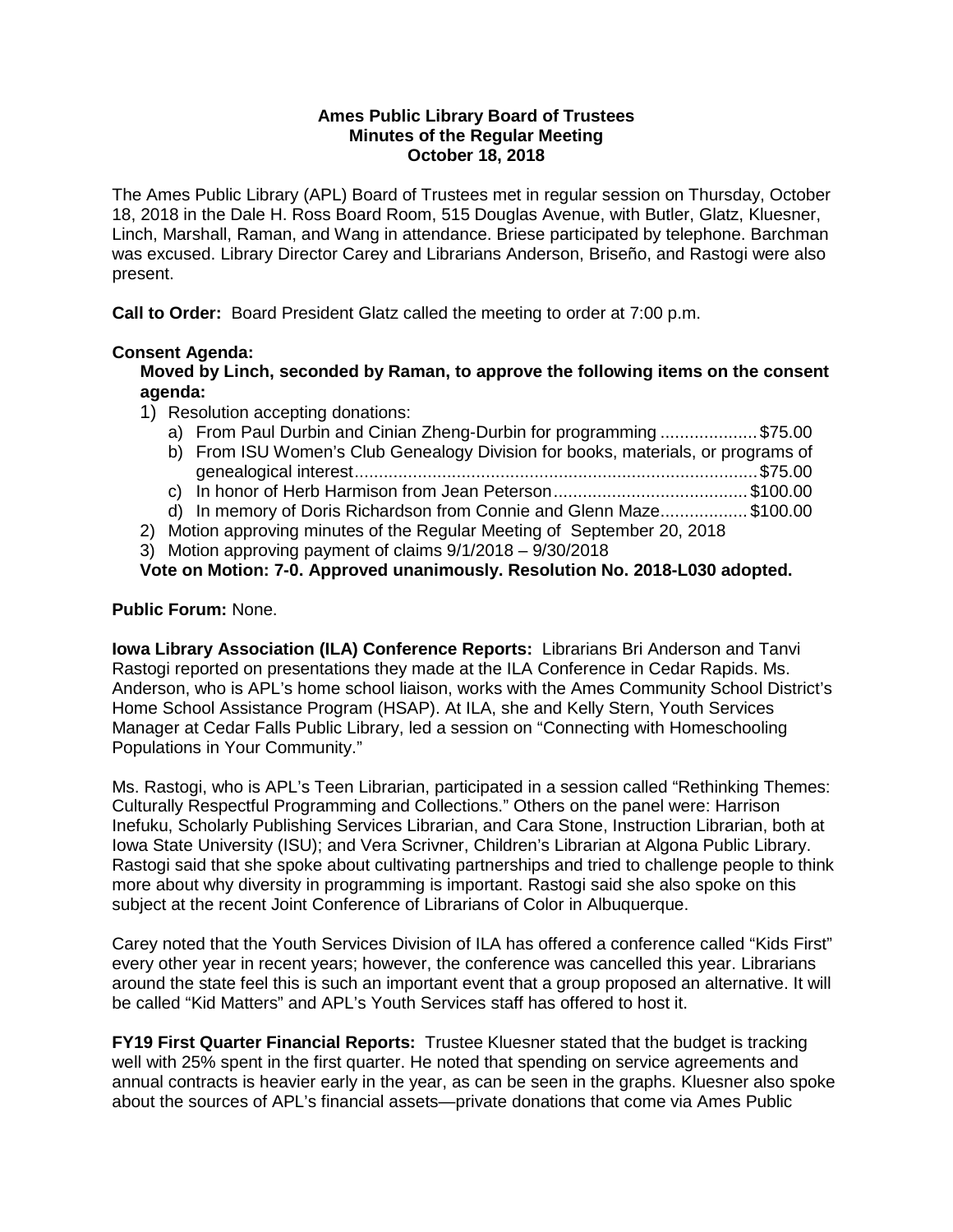Library Friends Foundation (APLFF), from individuals or organizations, and through grants—and noted that all of them are separate from the general fund, which is supported by taxes.

# **Moved by the Budget and Finance Committee to accept the First Quarter Reports for Fiscal Year 2018/19.**

**Vote on Motion: 7-0. Motion declared approved.**

**Ames Public Library Friends Foundation (APLFF) Report:** APLFF Trustee Representative Butler reported on the October 11 meeting. The APLFF Development Director reported on a positive meeting with REG and expressed willingness to meet with local service clubs. Butler said income from PrideFest was \$450 and from Literary Grounds sales was \$2,900. The fall book sale will be held November 1-3. APLFF's monthly meetings will be changed to the 4<sup>th</sup> Thursday starting in January to allow for more timely financial reporting and the November 8 meeting will take place at 5pm because of a possible Director candidate's presentation at 4pm.

**Administrative Staff Report:** Library Director Carey stated that the Library welcomed new Library Aide Brittny Rebhuhn and Youth Services Intern Elcy Timothy. Goodbyes were said to Laurelle Heimbaugh, who moved out of state, and Andra Castle, who accepted a new job. She said interviews for the Clerk position in Resources Services were just completed.

Carey announced that the Small Talk group is hosting LENA training and will be joined by a Sioux City group that is interested in starting a program. APL was also notified of the award of a \$5,000 grant for Small Talk from Dahl Foundation.

Carey said that she had met with City Manager Steve Schainker and Assistant City Manager Brian Phillips earlier in the day to discuss future Capital Improvements Projects (CIPs). Although APL will not formally submit CIP requests this fall, Carey discussed three ideas that the new director may want to consider in the next five years. They were: replacement of carpet, which was installed in 2014; replacement of front doors, which are heavy and are sometimes affected by interior pressure issues; and the possibility of adding gender neutral restrooms. Carey explained that APL's family restrooms and staff restrooms are gender neutral, but safety was the primary consideration when designing the others. She said she felt some safety factors (such as the absence of hallway doors) might be lost in a gender-neutral design.

Carey stated that currently:

- The budget process is getting underway;
- a Pay Study Committee, which was formed in response to some dissatisfaction that was identified through the Staff Satisfaction Surveys, will be holding meetings for employees to discuss job expectations and pay issues;
- Carey is participating in United Way study on the effects of Ames' low unemployment rate on wages;
- LibraryAware, a product that increases the Selectors' ability to create posters, brochures, and bookmarks to tie into promotions, has been purchased;
- New Innovation suggestions are due in a couple weeks;
- A coil was replaced in the Energy Recovery Ventilator on the roof. It was a major operation that required a crane and an alley closure. Fortunately, the weather was favorable and the job went so smoothly that the installers decided they would charge the Library time and materials, rather than the original quoted price.
- The management team will attend an Ames Chamber of Commerce Diversity Program on October 31.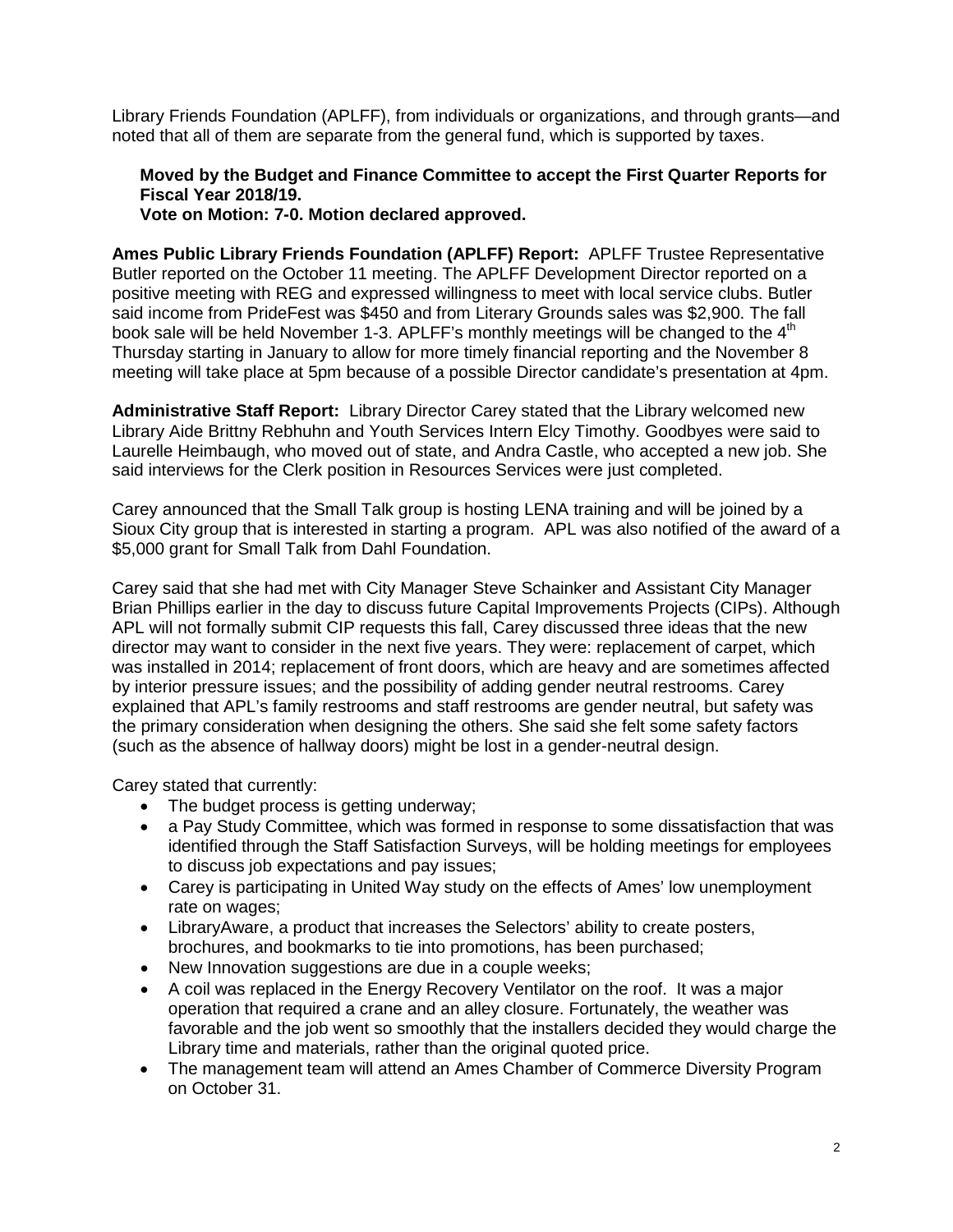She said some programming highlights in the last month were:

- ISU President Wintersteen's September 27 presentation, which was very well received;
- The Maximum Ames Music Festival and PrideFest which brought hundreds of people into the building the last weekend in September; and
- A poetry-packed weekend on October 13 and 14, with the Central Iowa Poetry Festival, APLFF's Author Café featuring poets, and an APLFF poetry book sale.

Upcoming events that Carey described included:

- A Harry Potter Night at London Underground on November 15, after which the establishment will donate a portion of the proceeds to APLFF; and
- Ames Community Initiative meetings: one of which was taking place in the Library as she spoke and another coming up at the Water Plant, where she and Briseño will discuss the resources APL has to offer those who are marginalized.

APL's 2017/18 Annual Report was distributed and Carey complimented Jillian Ocken and Tracy Briseño for spearheading the effort. Brief discussion ensued about the CIP ideas that had been discussed with the City Manager.

**Director Search Committee Report:** Glatz said he felt the group should be congratulated on deciding not to use a search firm, as the process is going very well. The brochure has drawn favorable comments from the applicants, everything is running on schedule, and 21 applications met the minimum requirements. Glatz said the applications came from widely varying geographical locations and complimented Briseño on reaching out to many state library associations. He reported that phone interviews were conducted with eight applicants and the field will be narrowed to three for the onsite meetings in early November. The Search Committee will formulate a set of questions for the interviews.

## **Conduct in the Library Policy:**

## **Moved by Butler, seconded by Wang, to adopt a resolution approving revisions to the Conduct in the Library Policy as presented/amended.**

When asked why the topic of buskers was included, Carey explained that the Main Street Cultural District (now Downtown Ames) actively sought buskers several years ago in an effort to enhance the downtown experience, and City permits and guidelines were established then.

**Raman offered a friendly amendment to add the phrase "on the premises" after the word "Misconduct" in the line prior to the second set of bullet points and delete that phrase elsewhere in the list. Friendly amendment accepted by Butler.**

**Vote on Motion (as amended): 7-0. Approved unanimously. Resolution No. 2018-L031 adopted.**

## **Unattended Child Policy:**

**Moved by Wang, seconded by Butler, to adopt a resolution approving revisions to the Unattended Children Policy as presented/amended.**

Carey said other Iowa libraries typically set the age a child may be left alone at nine or ten, although some go as low as age six. Staff feels age nine is appropriate and works well in Ames.

**Vote on Motion (as presented): 7-0. Approved unanimously. Resolution No. 2018-L032 adopted.**